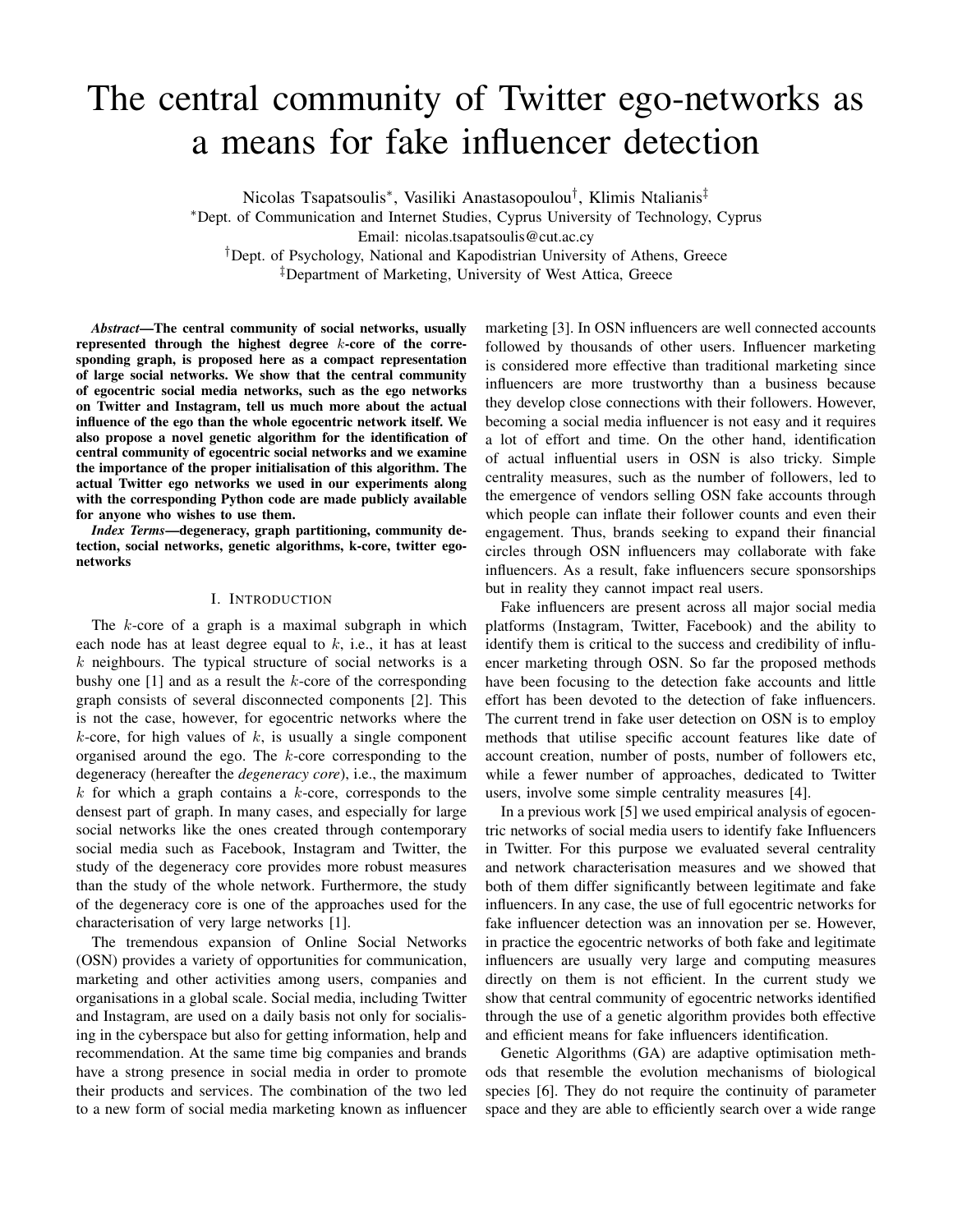of parameters / parameter sets. In a GA, the search begins from a population of possible solutions (in our case binary strings of length equal to the number of users  $N$ , with ones denoting the users that form a cluster), and not just one possible solution.

The initial population is randomly acquired; this means that the first and major degree of diversity is introduced in this stage of the GA. However, proper initialisation of the population has been shown to tremendously speed up convergence and in most cases wins the trade-off battle with the diversity. The second and lesser degree of diversity is introduced when the mutation operator acts upon each string of the population. The whole evolution process stops after a predefined maximum number of iterations (generations) is reached.

The idea of using Genetic Algorithms for community detection in social networks is not new. It was used, basically in identifying overlapping communities or in a hierarchical manner for graph clustering in general. Here we adopt it for central community identification of follower-based social networks such as Twitter and Instagram.

## II. BACKGROUND AND RELATED WORK

While a lot of research has been reported on graph clustering (for a comprehensive review see the articles of Fortunato [7] and Malliaros & Vazirgiannis [8] for directed graphs, as well as the two recent reviews by Javed *et al.* [9] and Fortunato & Hric [10]) not much research work has been conducted for the detection of central communities of graphs and especially of graphs corresponding to egocentric networks. This trend can be attributed to three reasons: (1) the detection of central community of a graph is considered a special case of graph clustering, (2) the central community of a graph is assumed to be well approximated by its degeneracy core and the influential algorithm of Batagelj  $& Zaver\$  [11] for  $k$ -core detection was implemented in the majority of network analysis software including Python's *networkx* library, and (3) the usefulness of central community as an approximation of larger networks was not sufficiently pointed up.

The current work shows the importance of central community of graphs corresponding to egocentric networks for the classification of Twiitter accounts into fake and legitimate influencers. While our method for the central community identification is based on evolutionary optimisation the degeneracy core as well as  $k$ -cores corresponding to  $k$  lower than the degeneracy are used for the initialisation of the population of solutions. Both the identified central community as well as the degeneracy core give us a better approximation of the real influence of the Twitter account owners than the whole egocentric network.

Shin *et al.* [12] in their recent work investigated how the k-core structures of real-world graphs look like and which are their common patterns and anomalies. They also discuss possible exploitation of k-cores for real world applications. Their major findings are: (1) Coreness, that is the maximum  $k$  such that a vertex belongs to a  $k$ -core, is strongly correlated with node degree, (2) the degeneracy obeys a 3-to-1 power-law

with respect to the count of triangles, (3) while the degeneracy cores are not cliques they do have non-trivial structures such as coreperiphery and communities. According to the authors, deviation from coreness spots anomalies in real-world graphs while the number of triangles in the graph provides a rough estimation of the degeneracy. In the current work we used the latter both as a measure to differentiate between fake and legitimate influencers as well as a lower bound for  $k$  for the k-cores that initialise our population of solutions.

In the following we present a short literature review regarding the use of Genetic Algorithms for graph clustering since the proposed central community detection approach falls within this research area. Application of natural computation inspired methods, including GAs, in community detection was recently reviewed by Zhang *et al.* [13] and the interested reader is referred there for a thorough survey. It is also important to refer to the influential algorithm of Batagelj and Zaveršnik  $[11]$ for k-core identification as this algorithm, and especially the implementation in the Python's *networkx* library, is used for population initialisation in our GA method.

In graph clustering, GAs were employed to optimise the network modularity in order to detect overlapping or even hidden communities [14]. The fact that GAs do not require the number of communities (partitions) beforehand, along with their ability to create overlapping clusters are the two most important properties that led to the widespread use of GAs for community detection in social networks.

Bui and Moon [15] were among the first researchers that applied GAs for graph partitioning. In order to improve the time to converge they used a schema preprocessing heuristic while they applied their algorithm on a variety of graph types, mainly synthetic ones, reporting comparable results with the simulated annealing method and the Kernighan - Lin [16] graph bisection algorithm in terms of efficiency. While the method by Bui and Moon is no more a state of the art one, the principles they set in their approach influenced many researchers that applied, in later years, GAs for graph partitioning.

To a great extent the variability of methods that apply GAs for graph partitioning is introduced through the optimisation criteria adopted. Pizzuti's [17] GA-NET employs the concept of *community score* to show the quality of partitioning social network graphs. The community score is the maximisation of internal links in a community structure. The efficiency of that method is enhanced through the modification of the variation operators to take into account only the actual correlations among the nodes. In this way, the research space of possible solutions is considerably reduced. As in most cases the experiments were conducted mostly on synthetic graphs.

Shang *et al.* [18] proposed a community detection method based on a genetic algorithm which takes the network's modularity Q as the objective function while prior information such as the number of community structures is also used. The optimisation method used is simulated annealing and, according to the authors, the ability of local search is improved by adjusting the parameters of the algorithm appropriately. The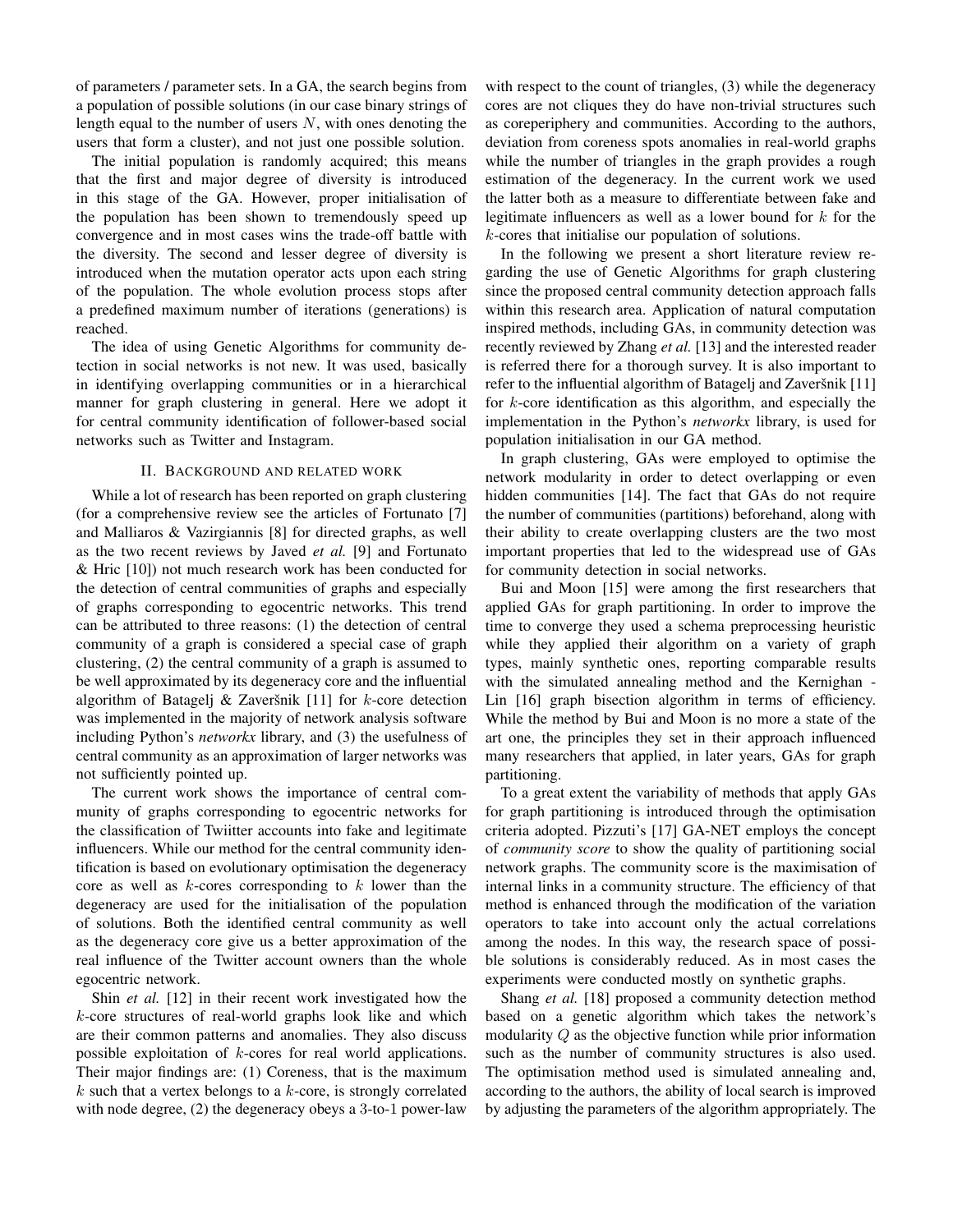method was, mainly, tested on computer-generated data while no benchmarking with other methods is reported. The fact that the number of clusters is required as a parameter for the optimisation function is also another drawback of that method.

Gurrero *et al.* [19] proposed a generational genetic algorithm, named GGA+, that includes also population initialisation while the space of solutions is searched under the guidance of network modularity as in Shang *et al.* [18]. Adaptive analysis of the characteristics of a network from different levels of detail according to analysts' needs is also supported.

Bilal and Abdelouahab [20] applied an evolutionary algorithm to repeatedly find the first community structure that maximises modularity. After that they merge the identified communities to find the final community structure that has the highest value of modularity. Identifying the first community structure that maximises modularity can be used for central community detection but there is no evidence that this community has the characteristics of the degeneracy core.

Gong *et al.* [21] initially proposed a genetic algorithm named as Meme-Net in which the optimisation criterion was the modularity density. In their algorithm, a local search climbing strategy was adopted to improve the performance of traditional GAs. In a later work they [22] used a multiobjective optimisation criterion which maximises the density of internal degrees within a cluster and minimises the density of external degrees outside the cluster, simultaneously. According to the authors, the algorithm produces a set of solutions which can represent various divisions of the network at different hierarchical levels. The number of communities is determined by the non-dominated individuals resulting from the algorithm. Experiments were contacted on both synthetic and real-world network datasets, the latter being, however, quite small.

Multi-objective criteria were also adopted by Liu *et al.* [23] for the detection of communities in signed social networks. Their approach is based on the signed similarity which takes into account the contradiction between positive and negative links. In order to account for the direct and indirect form of communities in real-world networks, a combined representation was adopted allowing the algorithm to switch between the two different representations during the evolutionary process. Owing to this representation overlapping communities can be identified. While the authors used both real-world and synthetic networks the large networks correspond to synthetic data.

Rahimi *et al.* [24] used also a multi-objective approach with the aid of particle swarm optimisation (MOPSO-Net). Kernel k-means and ratio cut were the two objective criteria that were minimised. The contribution of that work was actually the modification of particle swarm optimisation algorithm by changing the moving strategy of particles. Experiments were conducted on synthetic and real-world networks of low to medium scale. Thus, the conclusions drawn cannot be generalised to contemporary OSN.

As already explained our method emphasises on the identifi-

cation of the central community of real-world large ecocentric networks mined from the Twitter. Thus, it cannot directly compared with anyone of the previously mentioned methods. We consider the central community as a compact network representation and we show that through this representation the actual influence value of the ego node to be assessed. Regarding the technicalities of the proposed GA algorithm both the objective function adopted as well as the initialisation of the population have never presented before. Finally, our experimentation is purely applied on real-world networks of large size while the corresponding Python code is provided in the Appendix.

#### III. METHODOLOGY

We follow the typical notation of network representation as a graph G, i.e.,  $G := (\mathcal{V}, \mathcal{E})$  with V being the set of vertices (nodes) and  $\mathcal E$  being the set of edges (ties between vertices).

# *A. Central community identification using genetic algorithms*

In order to apply a genetic algorithm optimization for cluster creation we consider a set of binary vectors  $\mathbf{B} = \{\vec{b}_i | i =$  $1, \ldots, P_N$ , with  $\vec{b}_i \in \{0, 1\}^N$ . Each vector  $\vec{b}_i$  represents an initial cluster formation, i.e., the subgraph nodes. Thus, the length N, of vector  $\vec{b}_i$  is equal to the total number of nodes in the graph while the positions of the ones in vector  $\vec{b}_i$  indicate that the corresponding nodes belong to the cluster (say subgraph  $C_i$ ). According to this formulation  $P_N$  is the number of initial solutions (clusters).

In order to speed-up the rate of convergence (see a direct comparison in Figures 1 and 2) population initialisation was adopted. Binary vectors corresponding to  $k$ -cores, for various values of  $k$ , computed using the algorithm of Batagelj and Zaveršnik [11], were used along with random binary vectors of size  $N$  to create the initial population. The lowest value of k was taken as the estimated degeneracy, according to the findings of Shin *et al.* [12] (see also eq. 6).

Once the initial population has been created the process of creating new generations starts and consists, typically, of three stages:

- 1) A fitness value (measure of "optimality") of each string (subgraph  $\mathcal{C}_i$ ) in the population is calculated.
- 2) Genetic operators, corresponding to mathematical models of simple laws of nature are applied to the population and result in the creation of a new population.
- 3) The new population replaces the old one.

There are three types of operations in differential evolution processing: *mutation*, *crossover* and *selection*. Mutation maintains population diversity and improves the ability of global exploration, crossover accelerates convergence speed and improves the ability of local exploration while selection has historical memory and can preserve excellent individuals.

In our case optimisation aims to identify the cluster  $\mathcal{C}_{opt}$ (encoded through the binary string  $\vec{b}_{\text{out}}$ ) that corresponds to the central community of the graph  $G$  assuming that: (i) the central community has the properties of the degeneracy core, (ii) the strict definition of a  $k$ -core is relaxed so as to allow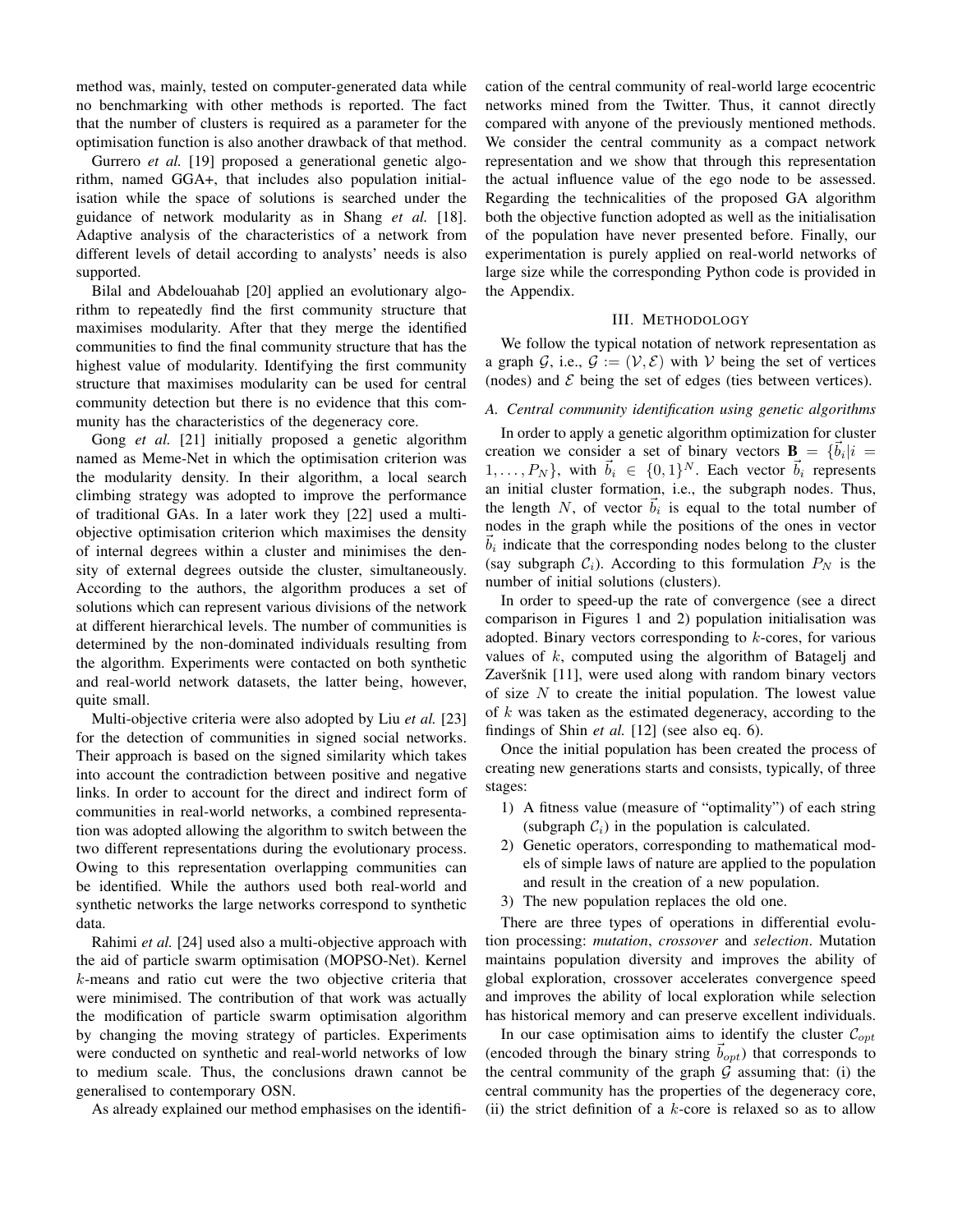

Fig. 1. Convergence rate of GA with initalization



Fig. 2. Convergence rate of GA without initalization

nodes of degree lower but close to  $k$  to be included. For this purpose we define an appropriate fitness function (objective criterion) as follows:

$$
F(\vec{b}_i) = F(C_i) = \frac{1}{a(N_{C_i})} \sum_{v \in \mathcal{V}_{C_i}} \frac{d[v]}{N_{C_i}}
$$
(1)

where  $\mathcal{C}_i := (\mathcal{V}_{C_i}, \mathcal{E}_{C_i})$  is a subgraph of  $\mathcal{G}, N_{C_i}$  is the number of nodes of  $\mathcal{C}_i$ ,  $d[v]$  is the degree of node v and  $a(N_{C_i})$ is a correcting factor used to account for the fact that the average degree of a graph depends on the number of its nodes. In the current work  $a(N_{C_i})$  was taken as:

$$
a(N_{C_i}) = \sqrt{N_{C_i}}\tag{2}
$$

The realisation of the genetic operators selection, crossover and mutation is then taken as follows:

**Selection for reproduction**. The fitness function  $F(\vec{b}_i)$  is used in the classical "roulette" wheel reproduction operator that gives higher probability of reproduction to the strings with better fitness according to the following procedure:

- 1) An order number,  $q$ , is assigned to the population strings. That is q ranges from 1 to  $P_N$ , where  $P_N$  is the size of population.
- 2) The sum of fitness values  $(F_{sum})$  of all strings in the population is calculated.
- 3) The interval [0  $F_{sum}$ ] is divided into  $P_N$  sub-intervals each of one being  $[SF_{q-1} S F_q]$ where  $SF_{q-1} = \sum_{j=1}^{q-1} F(\vec{g}_i)$  for  $q > 1$  and  $SF_{q-1} = 0$ for  $q = 0$  or  $q = 1$ , and  $SF_q = \sum_{j=1}^{q} F(\vec{g_i})$  for every q.
- 4) A random real number  $R_0$  lying in the interval  $[0, F_{sum}]$ is selected.
- 5) The string having the same order number as the subinterval of  $R_0$  is selected
- 6) Steps (iv) and (v) are repeated  $P<sub>N</sub>$  times in order to produce the intermediate population to which the other genetic operators will be applied.

**Crossover.** Given two strings  $\vec{b}_i$  and  $\vec{b}_j$  (parents) of length  $N$  an integer number  $r$  is randomly selected. The two strings retain their gene values up to gene  $r$  and interchange the values of the remaining genes creating two new strings (offsprings).

Mutation. This operator is applied to each gene of a string and it alters its content, with a small probability. The mutation operator is actually a random number that is selected and depending on whether it exceeds a predefined limit it changes the value of a gene.

#### *B. Evaluation Metrics for the detection of fake influencers*

Once the central community of a graph, corresponding either to a fake or to a legitimate Twitter influencer, the following evaluation metrics are computed. We avoided using measures that have been already discussed in our previous works [5] because the majority of them full egocentric network to be known.

*1) Ego's in degree:* The *in degree* of the *ego* in celebrity and fake influencer networks is usually large compared to the *out degree* of the *ego* or the number of vertices in the network. We include this measure here, denoted as  $d[v_e]$ , in order to verify the previous assumption. By  $v_e$  we denote the ego.

*2) Average degree:* The average degree, given by eq. 4, is a measure for global network characterisation. Typically fake users have low in degree and as a result one expects that fake influencer egocentric networks will have a rather low average degree.

$$
\bar{d} = \frac{\sum_{v \in \mathcal{V}} d[v]}{N} \tag{3}
$$

where V is the set of network vertices,  $d[v]$  indicates the degree of vertex  $v$ , and  $N$  is the number of nodes of graph  $\mathcal{G}$ .

The average degree of the central community, denoted as  $\overline{d}_C$ , is computed in a similar manner:

$$
\bar{d}_C = \frac{\sum_{v \in \mathcal{V}_C} d[v]}{N_C} \tag{4}
$$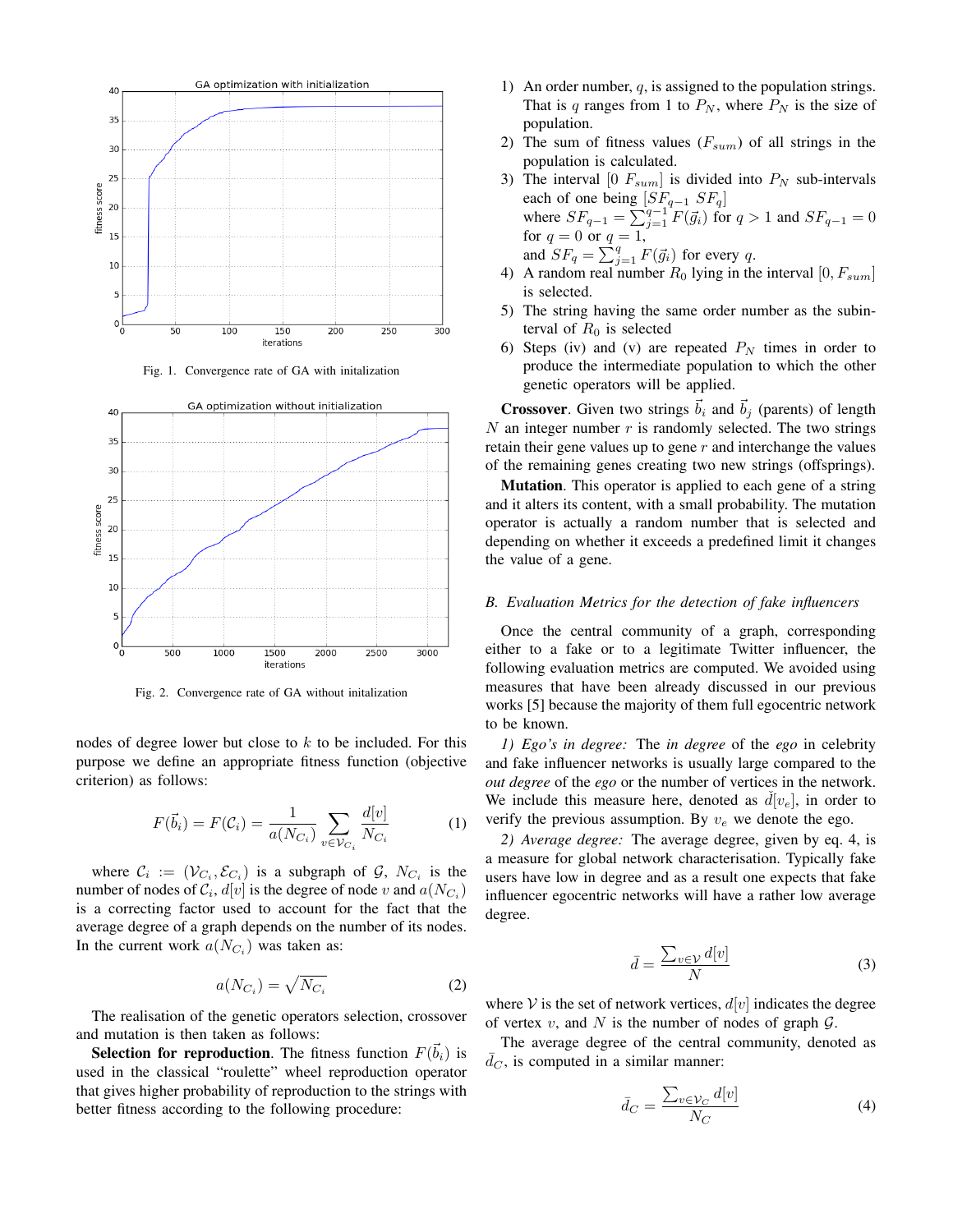*3) Relative average degree of central community:* With the aid of average degree of the central community we define a similar normalised measure that accounts for the length of the full network in terms of the number of nodes. The relative average degree of central community is given by eq. 5 below.

$$
r_{\bar{d}} = \frac{\log_2 \bar{d}_C}{\log_2 N} \tag{5}
$$

*4) Estimated degeneracy:* According to the work of Shin *et al.* [12] the degeneracy, say  $k_{max}$ , of a real-world network can be estimated by the total number  $T_N$  of triangles in the graph via a power law. It appears that in egocentric networks this estimation is not so accurate, however, the highest the deviation is the more likely the ego is a real influencer.

In the current work we estimate the degeneracy with the aid of formula 6. This estimation provides a lower bound for the actual degeneracy number for legitimate influencers and other typical egocentric network but this is not the case for fake influencers. Nevertheless, the estimated degeneracy is used for the initialisation of the pool of solutions for the genetic algorithm as already explained in Section III-A.

$$
\hat{k}_{max} = 3 \cdot log_2 T_N \tag{6}
$$

Two additional estimations of the degeneracy are also proposed in the current work (see also the discussion in Section V). They are based on the average degree of the whole network,  $\overline{d}$ , and the central community,  $\overline{d}_C$ :

$$
\hat{k}_{max}^F = 1.15 \cdot \bar{d} \tag{7}
$$

$$
\hat{k}_{max}^C = 0.71 \cdot \bar{d}_C \tag{8}
$$

*5) Relative degeneracy estimators difference:* As discussed in Section III-A the relative difference, shown in eq. 9, among the degeneracy estimators of eq. 8 and 7 varies significantly among the fake and legitimate influencer groups.

$$
r_k = \frac{|\hat{k}_{max}^C - \hat{k}_{max}^F|}{\hat{k}_{max}^C}
$$
 (9)

#### IV. DATASET AND DATA COLLECTION

The dataset of our experiments consists of egocentric networks directly mined from the Twitter with the aid of Twitter  $API<sup>1</sup>$ . We started first by identifying Twitter accounts that correspond to fake influencers by following the approach of Zenonos *et al.* [5]: A Twitter account (*@andreast88*) was registered and 1000 fake followers were bought from three different vendors. Candidate fake influencers were identified by checking other Twitter accounts that the fake followers of *@andreast88* also follow. Note that due to the recent measures taken by Twitter regarding fake accounts most of *@andreast88* eventually disappeared. However, we had already identified thousands of candidate fake influencers among which 45 were manually selected and crawled during the period March 2018

- October 2018. As in [5] we adopted the following working definition for fake influencer: "Fake influencer in Twitter is an account whose a great proportion (higher than 50%) of followers are fake".

Legitimate influencers were selected among politicians, journalists, TV personas, football players and marketing specialists from a variety of countries including Cyprus, Turkey, Italy, UK and USA. For the purpose of the current experiment we focused on accounts whose number of followers match that of fake influencers so as to have a fair comparison (see Table I). We should mention here that a Twitter egocentric network consists of the ego (the Twitter account under investigation), its alters (her/his friends and followers) and all egoalter and alter-alter ties. Thus, mining the egocentric network corresponding to a Twitter account is a time consuming procedure. This is the reason we believe that even the dataset its own is an important contribution to the research dealing with graph partitioning of real-world social networks. Thus, the final dataset we used in our experiments, consisting of 20 Twitter egocentric networks corresponding to 11 legitimate and  $9$  fake influencers, was transformed into Pajek $2$  format and is publicly available through our website at https://irci.eu/.

#### V. RESULTS AND DISCUSSION

The values of all measures described in Section III-B, along with some basic characteristics of the full graphs corresponding to all 20 egocentric networks that were investigated, are presented in Table I. A two independent means two tail ttest was conducted, on all measures presented in Table I, to identify statistical significance and the corresponding p-values among the two groups, i.e., legitimate and fake influencers. We observe, first, that there is no significant difference on the size of the compared networks, thus, the comparison on the rest of the measures is fair. It also appears that there is no significant difference on the number of ego's followers. In both legitimate and fake influencers their followers consist the great majority of network's nodes.

All the measures computed from the full graph present statistical significance among fake and legitimate influencer groups. However, we especially note the huge deviation between the actual degeneracy,  $k_{max}$ , and the estimated one,  $k_{max}$ , in the case of the legitimate influencers. Also, we observe that the degeneracy is, in all but one cases, overestimated in the fake influencers while the situation is reversed in the legitimate influencers. Thus, the ratio  $k_{max}/\bar{k}_{max}$  is good indication of the influencing potential of a Twitter account. The problem, however, is the time complexity that is required for the estimation of degeneracy and especially for the computation of the number of triangles  $T_N$  (see also eq. 6) in a large network. On the other hand, we observe a strong correlation, i.e.,  $\rho(\bar{d}, k_{max}) = 0.946$ , between the degeneracy and average degree in the legitimate influencers. This means that a rough estimation,  $k_{max} \approx 1.15 \cdot \bar{d}$ , of the degeneracy can be obtained from the average degree which is a very simple to compute

<sup>1</sup>https://developer.twitter.com/en/docs.html

<sup>2</sup>http://mrvar.fdv.uni-lj.si/pajek/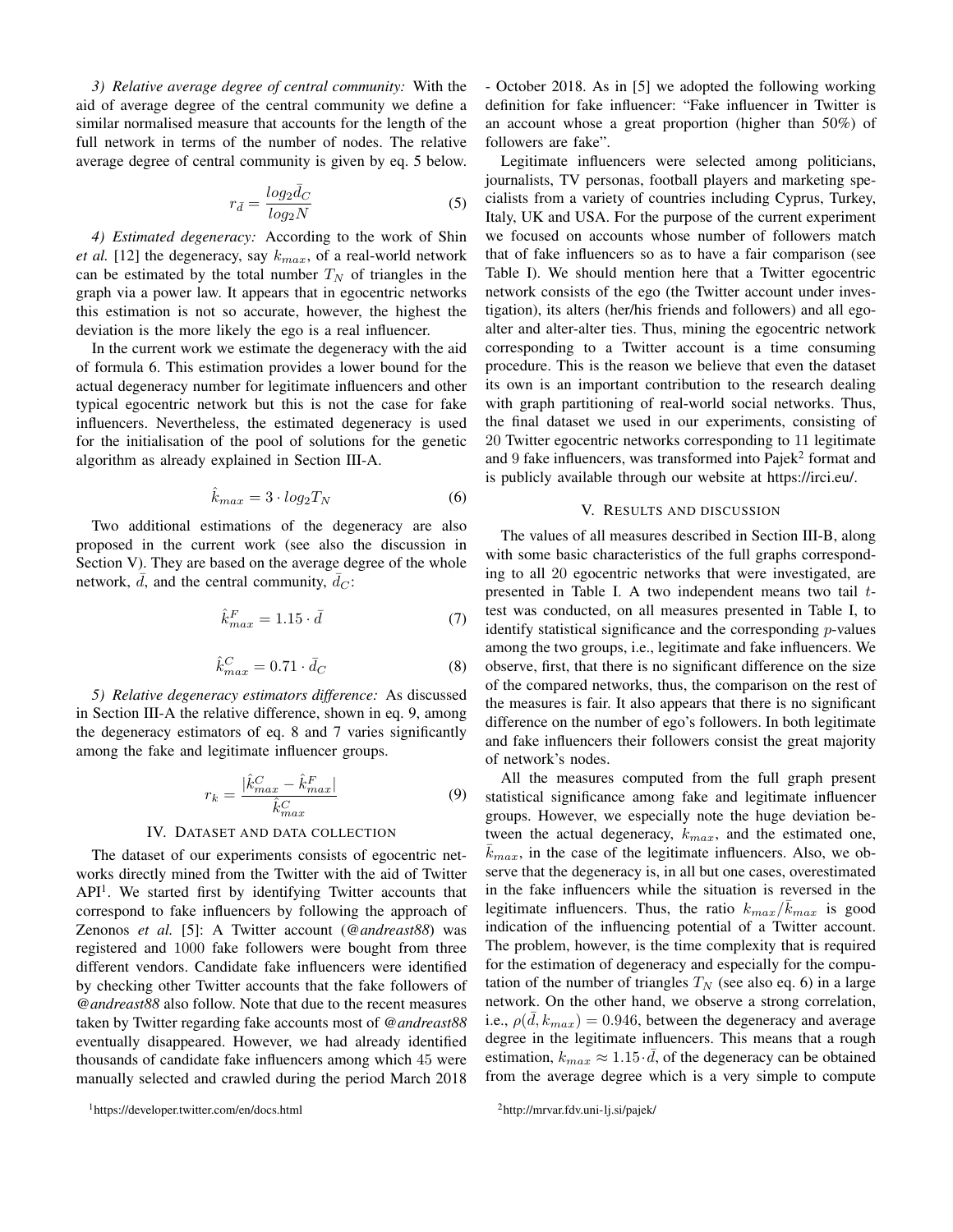TABLE I EVALUATION METRICS

|                       |                  |                         |                |                  | Full Graph       |                                                        |     |             |              | <b>Central Community</b> |                   |                |                  | Combined         |                             |
|-----------------------|------------------|-------------------------|----------------|------------------|------------------|--------------------------------------------------------|-----|-------------|--------------|--------------------------|-------------------|----------------|------------------|------------------|-----------------------------|
| Graph                 | $\boldsymbol{N}$ | $\check{d}[v_e]$        | $k_{max}$      | $k_{max}$        | $\bar{d}$        | $k_{max}/\hat{k}_{max}$ $\hat{k}_{max}^F$ $I_R(x10^3)$ |     |             | $N_C$        | $\bar{d}_C$              | $\hat{k}^C_{max}$ | $I_R^C(x10^3)$ | $r_{\bar{d}}$    | $r_k$            | $\hat{k}_{max}/\bar{d}_{C}$ |
| F01                   | 644              | 409                     | 47             | 50               | 21.08            | 0.94                                                   | 25  | 4.3         | 59           | 65.66                    | 46                | 1.9            | 0.6470           | 0.4894           | 0.7615                      |
| F02                   | 924              | 863                     | 45             | 51               | 17.25            | 0.88                                                   | 21  | 7.4         | 59           | 60.31                    | 42                | 1.8            | 0.6003           | 0.5349           | 0.8456                      |
| F03                   | 1066             | 1032                    | 31             | 54               | 29.84            | 0.57                                                   | 36  | 15.4        | 125          | 50.94                    | 36                | 3.2            | 0.5638           | 0.0556           | 1.0601                      |
| F04                   | 2409             | 2002                    | 44             | 50               | 7.95             | 0.88                                                   | 10  | 8.0         | 57           | 62.84                    | 44                | 1.8            | 0.5317           | 0.8000           | 0.7957                      |
| F05                   | 3058             | 2934                    | 24             | 43               | 3.96             | 0.56                                                   | 5   | 5.9         | 27           | 33.78                    | 24                | 0.5            | 0.4386           | 0.7917           | 1.2729                      |
| <b>F06</b>            | 4177             | 3992                    | 52             | 50               | 4.30             | 1.04                                                   | 5   | 8.6         | A61          | 70.52                    | 49                | 2.2            | 0.5105           | 0.9000           | 0.7090                      |
| F07                   | 4696             | 3358                    | 39             | 53               | 11.40            | 0.74                                                   | 14  | 19.1        | 331          | 56.41                    | 39                | 9.3            | 0.4770           | 0.6750           | 0.9395                      |
| F08                   | 4857             | 4748                    | 21             | 41               | 2.58             | 0.51                                                   | 3   | 6.1         | 29           | 27.45                    | 19                | 0.4            | 0.3902           | 0.8421           | 1.4936                      |
| F <sub>09</sub>       | 4862             | 4682                    | 25             | 41               | 2.65             | 0.61                                                   | 3   | 6.2         | 27           | 34.07                    | 24                | 0.5            | 0.4156           | 0.8750           | 1.2034                      |
| L <sub>01</sub>       | 585              | 520                     | 63             | 56               | 55.71            | 1.13                                                   | 67  | 14.5        | 79           | 88.73                    | 62                | 3.5            | 0.7040           | $-0.0635$        | 0.6311                      |
| L <sub>02</sub>       | 975              | 823                     | 147            | 66               | 125.12           | 2.23                                                   | 150 | 51.5        | 187          | 212.47                   | 149               | 19.9           | 0.7786           | 0.0066           | 0.3106                      |
| L <sub>03</sub>       | 1059             | 1038                    | 145            | 66               | 125.68           | 2.20                                                   | 151 | 65.2        | 256          | 225.83                   | 158               | 28.9           | 0.7781           | 0.0563           | 0.2923                      |
| L <sub>04</sub>       | 1310             | 1112                    | 192            | 71               | 217.33           | 2.70                                                   | 261 | 120.8       | 416          | 310.20                   | 217               | 64.5           | 0.7993           | $-0.1864$        | 0.2289                      |
| L <sub>05</sub>       | 1660             | 1367                    | 146            | 68               | 133.42           | 2.15                                                   | 160 | 91.2        | 193          | 201.17                   | 141               | 19.4           | 0.7154           | $-0.1189$        | 0.3380                      |
| L <sub>06</sub>       | 1919             | 1873                    | 326            | 71               | 308.27           | 4.59                                                   | 370 | 288.7       | 507          | 434.04                   | 304               | 110.0          | 0.8034           | $-0.2013$        | 0.1636                      |
| L <sub>07</sub>       | 2035             | 1759                    | 255            | 73               | 212.77           | 3.49                                                   | 255 | 187.1       | 291          | 343.00                   | 240               | 49.9           | 0.7663           | $-0.0451$        | 0.2128                      |
| L08                   | 2177             | 1928                    | 190            | 73               | 162.74           | 2.60                                                   | 195 | 156.9       | 365          | 302.86                   | 212               | 55.3           | 0.7434           | 0.0930           | 0.2410                      |
| L09                   | 2226             | 1981                    | 326            | 77               | 299.74           | 4.23                                                   | 360 | 296.9       | 379          | 444.02                   | 311               | 84.1           | 0.7909           | $-0.1429$        | 0.1734                      |
| L10                   | 3942             | 3807                    | 300            | 77               | 222.64           | 3.90                                                   | 267 | 423.8       | 378          | 412.14                   | 288               | 77.9           | 0.7273           | 0.0887           | 0.1868                      |
| L11                   | 4096             | 4052                    | 332            | 78               | 245.84           | 4.26                                                   | 295 | 498.1       | 386          | 440.82                   | 309               | 85.1           | 0.7320           | 0.0575           | 0.1769                      |
| $p$ -value<br>signif. | .1554<br>No      | .2043<br>N <sub>o</sub> | .00001<br>**** | < .00001<br>**** | < .00001<br>**** | < .00001<br>****                                       | n/a | .0021<br>** | .0003<br>*** | < .00001<br>****         | n/a               | .0002<br>***   | < .00001<br>**** | < .00001<br>**** | < .00001<br>****            |

measure. At the same time, as expected, the degeneracy is strongly correlated, i.e.,  $\rho(\bar{d}_C, k_{max}) = 0.9949$ , with the average degree,  $\bar{d}_C$ , of the central community for every graph and can be approximated as  $k_{max} \approx 0.71 \cdot \bar{d}_C$ . Thus, the deviation between those two estimations of the degeneracy can be used for the identification of fake influencers as it can be easily seen in the  $r_k$  column of Table I.

The average degree of the central community  $\overline{d}_C$  is also a reliable metric for differentiating fake and legitimate influencers. We observe that, despite the differences in the number of nodes of the corresponding full graphs, even the largest average degree of central communities of the fake influencer graphs is well below the smallest average degree of central communities of the legitimate influencers. This observation is further verified by observing the values of the relative average degree  $r_{\bar{d}}$  in Table I. Regarding the latter it is interesting to note the stability of that measure in the legitimate influencers group.

# *A. Influence range*

Our major claim in the current work is that through the central community of a Twiiter egocentric network we can reliably measure the actual influence of the ego. As already explained simple centrality measures do not work well for the estimation of the influence of a Twitter account due to the presence of fake or inactive followers. Thus, any measure of influence should consider not only the ego's followers but the followers of the followers as well. A rough estimation of this number is obtained by multiplying ego's number of followers, denoted  $\tilde{d}[v_e]$  herein, with the half of the average degree  $\bar{d}$  as in eq. 10.

$$
I_R = 0.5 \cdot \check{d}[v_e] \cdot \bar{d}
$$
 (10)

We argue that a more accurate estimation of the influence range can be obtained through the central community of the graph according to eq. 11. The correlation,  $\rho(I_R, I_R^C)$ , in the legitimate influencer and fake influencer groups,  $\rho = 0.8139$ and  $\rho = 0.8820$  respectively, supports our claim.

$$
I_R^C = 0.5 \cdot N_C \cdot \bar{d}_C \tag{11}
$$

# VI. CONCLUSION & FURTHER WORK

In this paper we ave experimentally shown that the central community of egocentric Twitter networks can provide reliable measures regarding ego's influential value. Some innovative measures, based on estimations of the degeneracy, were proposed for effective identification of fake influencers. In addition, a new metric called influence range was proposed to represent the actual influential value of the ego based on characteristics of the central community. The central community is identified through a genetic algorithm which is described in detail in the current paper. Both the fitness function used as well as the initialisation of the population are introduced here for the first time.

A side, but not negligible, outcome of this study is the creation of a new dataset of egocentric networks of fake and legitimate influencer Twitter accounts. This dataset is publicly available to the research community through our website.

Our near future plans are focusing on the use of triadic census characteristics of the ego graphs to identify differences between fake and legitimate influencers. Our emphasis will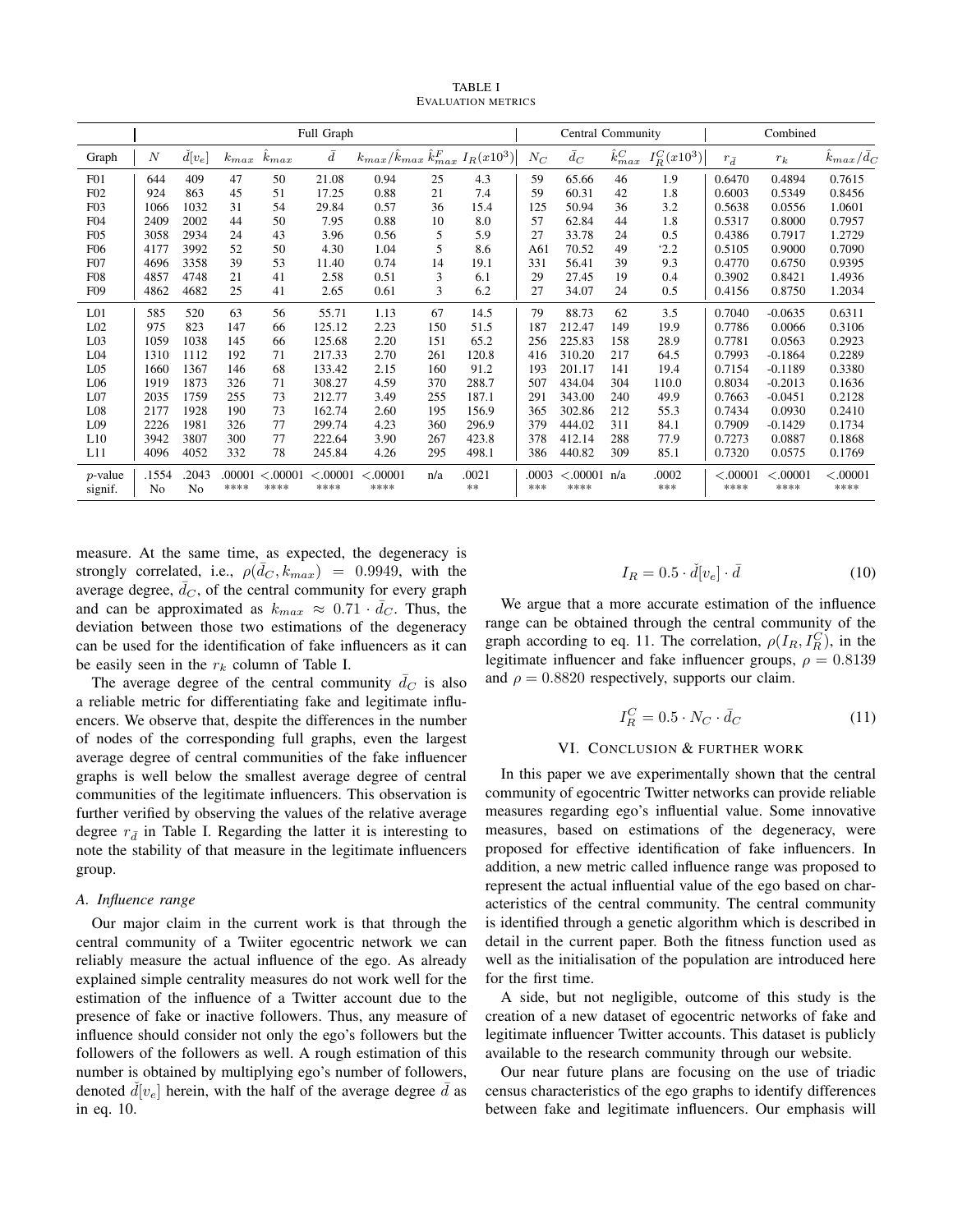be given to triads encoded as 201 in the MAN (Mutual Asymmetric Null) labelling scheme. Triads of this kind reflect ego's brokerage value and we anticipate that will have impact on ego's influential value as well.

#### ACKNOWLEDGMENT

The authors acknowledge research funding from the European Unions Horizon 2020 research and innovation programme under the Marie Skodowska-Curie ENCASE project, Grant Agreement No. 691025.

#### **REFERENCES**

- [1] S. P. Borgatti and D. S. Halgin, "On network theory," *Organization Science*, vol. 22, no. 5, pp. 1168–1181, Sep. 2011.
- [2] C. Giatsidis, F. D. Malliaros, D. M. Thilikos, and M. Vazirgiannis, "Corecluster: A degeneracy based graph clustering framework," in *Proceedings of the 28th conference of the Association for the Advancement of Artificial Intelligence*, ser. AAAI. AAAI Press, 2014, pp. 44–50.
- [3] S. Lei, S. Maniu, L. Mo, R. Cheng, and P. Senellart, "Online influence maximization," in *Proceedings of the 21th ACM SIGKDD International Conference on Knowledge Discovery and Data Mining*, ser. KDD '15. ACM, 2015, pp. 645–654.
- [4] A. Mehrotra, M. Sarreddy, and S. Singh, "Detection of fake twitter followers using graph centrality measures," in *Proceedings of the 2nd International Conference on Contemporary Computing and Informatics*, Dec 2016, pp. 499–504.
- [5] S. Zenonos, A. Tsirtsis, and N. Tsapatsoulis, "Twitter influencers or cheated buyers?" in *Proceedings of the 3rd IEEE Cyber Science and Technology Congress*, ser. CyberSciTech 2018. IEEE, 2018, pp. 236–242.
- [6] M. Mitchell, *An Introduction to Genetic Algorithms*. Cambridge, MA, USA: MIT Press, 1998.
- [7] S. Fortunato, "Community detection in graphs," *Physics Reports*, vol. 486, no. 3-5, pp. 75 – 174, 2010.
- [8] F. D. Malliaros and M. Vazirgiannis, "Clustering and community detection in directed networks: A survey," *Physics Reports*, vol. 533, pp. 95 – 142, 2013.
- [9] M. A. Javed, M. S. Younis, S. Latif, J. Qadir, and A. Baig, "Community detection in networks: A multidisciplinary review," *Journal of Network and Computer Applications*, vol. 108, pp. 87 – 111, 2018.
- [10] S. Fortunato and D. Hric, "Community detection in networks: A user guide," *Physics Reports*, vol. 659, pp. 1 – 44, 2016.
- [11] V. Batagelj and M. Zaveršnik, "Fast algorithms for determining (generalized) core groups in social networks," *Advances in Data Analysis and Classification*, vol. 5, no. 2, pp. 129–145, jul 2011.
- [12] K. Shin, T. Eliassi-Rad, and C. Faloutsos, "Patterns and anomalies in k-cores of real-world graphs with applications," *Knowledge and Information Systems*, vol. 54, no. 3, pp. 677–710, Mar. 2018.
- [13] W. Zhang, R. Zhang, R. Shang, J. Li, and L. Jiao, "Application of natural computation inspired method in community detection," *Physica A: Statistical Mechanics and its Applications*, vol. 515, pp. 130 – 150, 2019.
- [14] K. He, Y. i. Li, S. Soundarajan, and J. E. Hopcroft, "Hidden community detection in social networks," *Information Sciences*, vol. 425, pp. 92 – 106, 2018.
- [15] T. N. Bui and B. R. Moon, "Genetic algorithm and graph partitioning," *IEEE Transactions on Computers*, vol. 45, no. 7, pp. 841–855, jul 1996.
- [16] V. Kernighan and S. Lin, "An efficient heuristic procedure for partitioning graphs," *Bell Systems Technical Journal*, vol. 49, pp. 291–307, feb 1970.
- [17] C. Pizzuti, "Ga-net: A genetic algorithm for community detection in social networks," in *Proceedings of the 10th International Conference on Parallel Problem Solving from Nature: PPSN X*. Springer-Verlag, 2008, pp. 1081–1090.
- [18] R. Shang, J. Bai, L. Jiao, and C. Jin, "Community detection based on modularity and an improved genetic algorithm," *Physica A: Statistical Mechanics and its Applications*, vol. 392, no. 5, pp. 1215–1231, 2013.
- [19] M. Guerrero, F. G. Montoya, R. Baos, A. Alcayde, and C. Gil, "Adaptive community detection in complex networks using genetic algorithms," *Neurocomputing*, vol. 266, no. C, pp. 101– 113, nov 2017.
- [20] S. Bilal and M. Abdelouahab, "Evolutionary algorithm and modularity for detecting communities in networks," *Physica A: Statistical Mechanics and its Applications*, vol. 473, pp. 89 – 96, 2017.
- [21] M. Gong, B. Fu, L. Jiao, and H. Du, "Memetic algorithm for community detection in networks," *Physical Review E*, vol. 84, p. 056101, Nov 2011.
- [22] M. Gong, L. Ma, Q. Zhang, and L. Jiao, "Community detection in networks by using multiobjective evolutionary algorithm with decomposition," *Physica A: Statistical Mechanics and its Applications*, vol. 391, no. 15, pp. 4050 – 4060, 2012.
- [23] C. Liu, J. Liu, and Z. Jiang, "A multiobjective evolutionary algorithm based on similarity for community detection from signed social networks," *IEEE Transactions on Cybernetics*, vol. 44, no. 12, pp. 2274–2287, 2014.
- [24] S. Rahimi, A. Abdollahpouri, and P. Moradi, "A multi-objective particle swarm optimization algorithm for community detection in complex networks," *Swarm and Evolutionary Computation*, vol. 39, pp. 297 – 309, 2018.

#### APPENDIX

Here we provide the full Python code that allows anyone who wishes to re-run the experiments and test their validity. The graphs as Pajek (see http://vlado.fmf.uni-lj.si/pub/networks/pajek/) files are also publicly available through https://irci.eu/.

1) Example of code execution commands:

| >>> exec(open('GA_coreSubgraph.py').read())            |
|--------------------------------------------------------|
| >>> import networkx as nx                              |
| >>> import numpy as np                                 |
| >>> import matplotlib.pyplot as plt                    |
| >>> G = nx.read_pajek('intial_graphs/F01.net')         |
| $>>$ G = $nx.DiGraph(G)$                               |
| >>> G.remove_edges_from(G.selfloop_edges())            |
| >>> [new_pop, min_scores] = GA_optimization(G,         |
| 0, np.zeros( $[250, G.\text{number_of nodes}()]$ ), 5) |
| >>> [new_pop, min_scores] = GA_optimization(G,         |
| 1, new pop, 0.05                                       |
| >>> scores = $[SubGraph_ADscore(G, new\_pop[i, :])$    |
| for i in $np.arange(new pop.shape[0])$                 |
| $>> k = np.arange(scores)$                             |
| >>> $C1 = [G.nodes() [i] for i in$                     |
| np.arange(G.number_of_nodes()) if                      |
| $new\_pop[k, i] == 1]$                                 |
| $>> Q1 = G.subgraph(C1)$                               |
| >>> $C = list(nx.k\_core(G, k=192,$                    |
| core number=None))                                     |
| $>> Q = G.subgraph(C)$                                 |
| >>> G.number_of_nodes()                                |
| >>> np.average(list(Q.degree().values()))              |
| $>>$ nx.density(Q)                                     |
| >>> centralization(G)                                  |
| >>> nx.write_pajek(Q1,'cores/L04_core412.net')         |

2) The python functions used are given below (contents of file *GA coreSubgraph.py*)